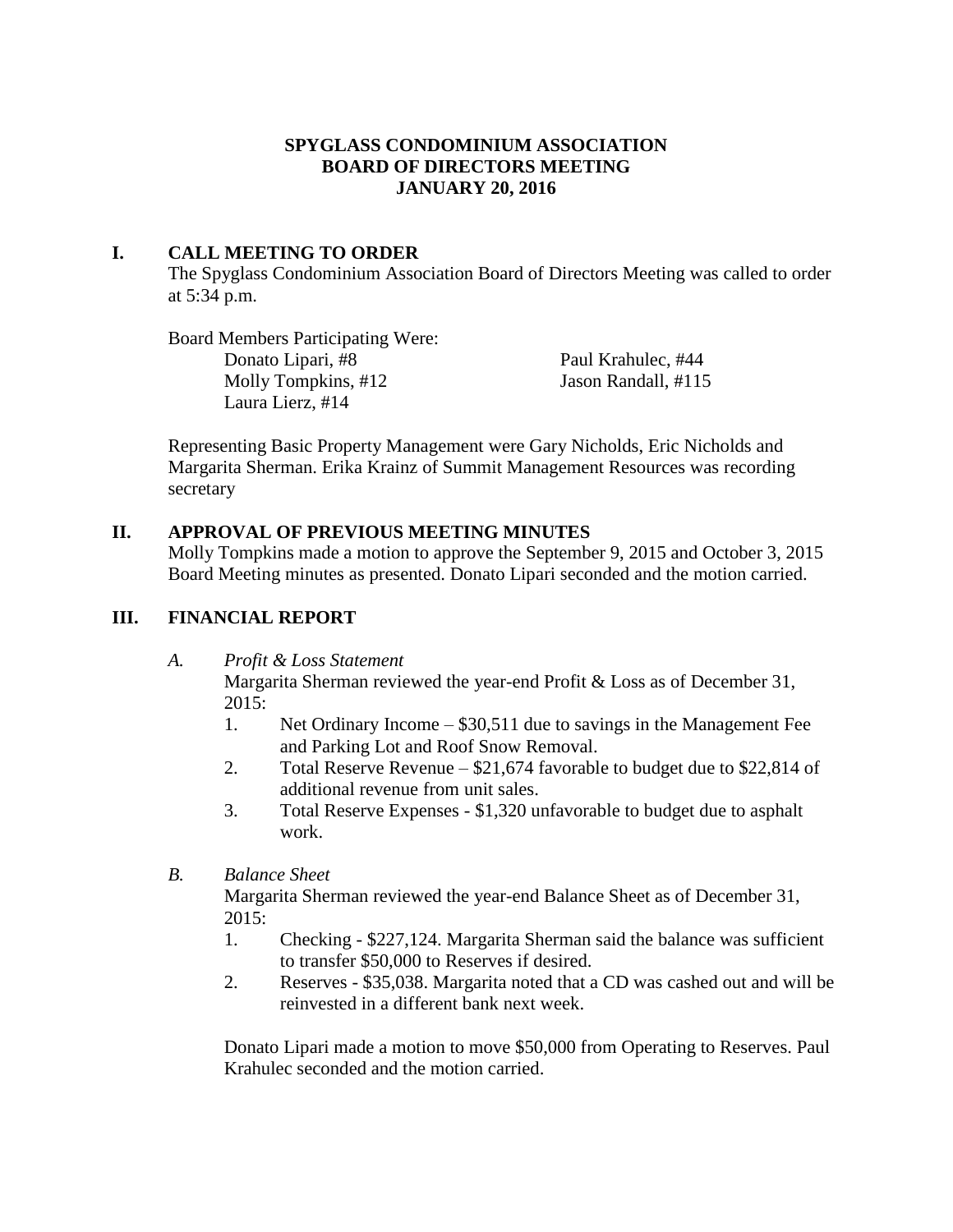*Spyglass Condominium Association Board of Directors Meeting 1/20/16 Page 2 of 4*

#### *C. Delinquencies*

1. Unit 83 – the account has been sent to the attorney for collections. The owners are on a payment plan and have paid \$2,488 in the past two months.

Gary Nicholds said there was about \$18,000 still owed from the Special Assessment. The statements have been resent to the owners who have not yet paid. Delinquency notices will be sent on February 1<sup>st</sup> to any owners who have not paid and late fees will start to be charged monthly.

*D. Major Maintenance Plan*

Donato Lipari asked if the Major Maintenance Plan had been completed. Margarita Sherman will send the updated Major Maintenance Plan to the Board by the end of the month.

*E. Parking Violation Fines*

Donato Lipari pointed out that there were three parking violation fines issued in October and two of them have not yet been paid. Margarita Sherman was directed to charge finance charges to both owners effective February  $1<sup>st</sup>$  in accordance with the Collection Policy.

There were two more parking violation fines issued in January. Margarita Sherman was directed to charge the finance charge starting with the March statement if the fines are not paid by the end of February, in accordance with the Collection Policy.

Paul Krahulec made a motion to accept the financial report as presented. Molly Tompkins seconded and the motion carried.

#### **IV. PROPERTY MANAGER REPORT**

Gary Nicholds provided a written report of projects. He reviewed the following:

- 1. Unit 83 The owners notified management of two leak issues. The first was due to some nails on the roof that backed out. The nails were reattached and sealed and this appears to have solved the problem. There was a second leak into the closet in the master bedroom. Some loose flashing around a vent pipe was reattached and resealed. There is some minor drywall repair remaining to be done.
- 2. Snow Removal There have been minimal problems with shoveling and plowing. RKR did a scrape down of the parking lot about one week ago. There were complaints about snow left in front of a garage and snow being dumped in a window well. Paul Krahulec said the loader caused some damage to a garage and there was an area of the roof that needed attention by Unit 54. Gary Nicholds will follow up. E&A has been out twice to clear snow from the roof There is some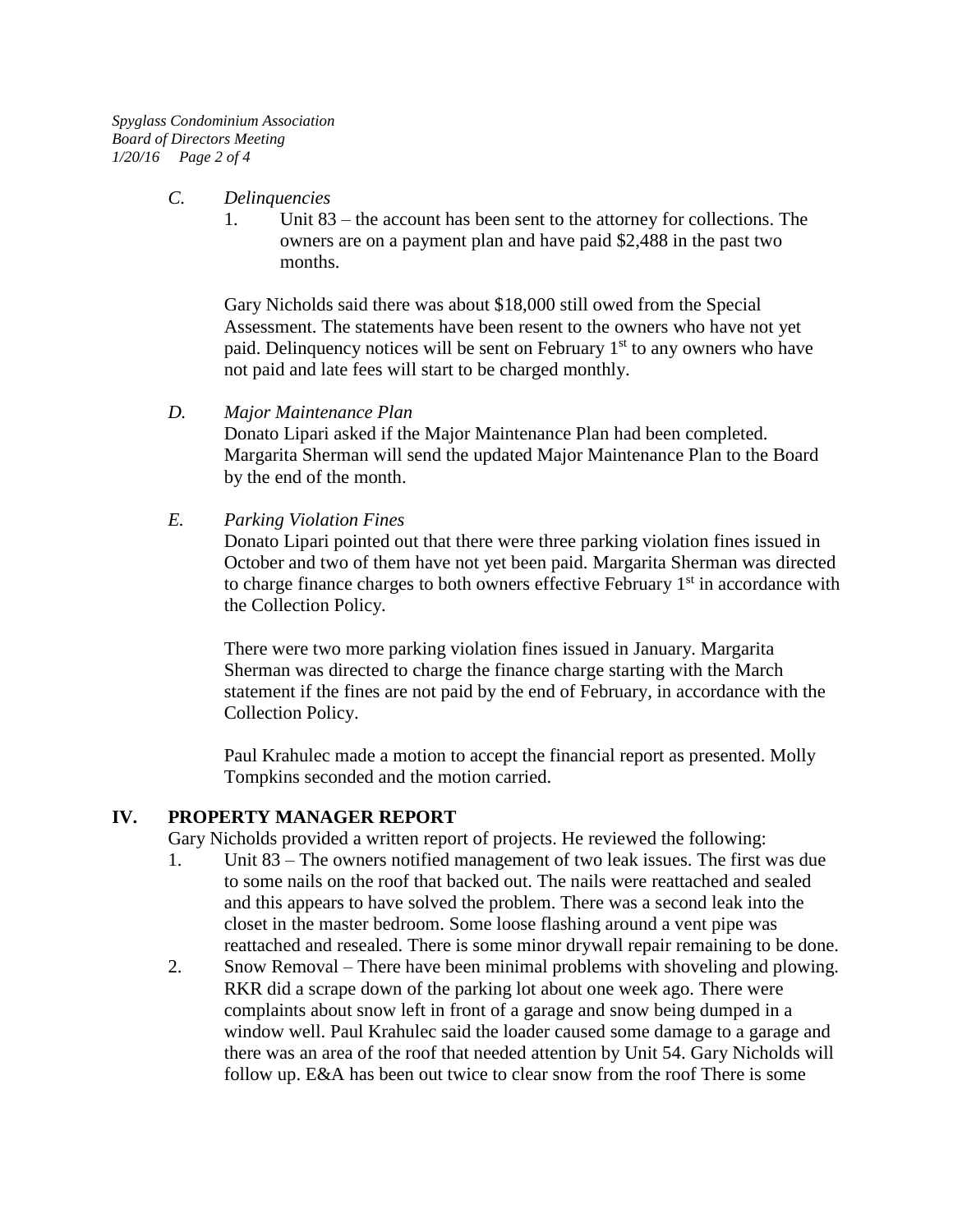corner molding by Unit 117 that was knocked off by the roof snow removal contractor and needs to be replaced.

- 3. Parking Warnings and fines are being issued as appropriate. There are shortterm renters in Unit 30 who are parking improperly and blocking the adjacent owner's garage.
- 4. Light Poles A number of light pole bulbs have been replaced. Gary noted that some of the globes are difficult to remove or are broken and some of the posts are not very stable.
- 5. Unit 10 There was a leak this past week, which the contractor indicated was caused by a failed section of heat tape. Donato Lipari did not think there was heat tape in that location. All heat tape was inspected in the fall and it was functioning at that time. Paul Krahulec said he had a similar leak due to back up of water from an ice dam. Donato requested that replacement of all heat tape with 220-volt heat tape be added to the Major Maintenance Plan. Gary Nicholds will try to find a contractor to inspect the attic to identify the source of the leak.
- 6. Unit 73 A smoke alarm was sounding and management did not have a key so the Fire Department could not access the unit. There was no evidence of smoke so the Fire Department did not want to break down the door. A locksmith was called, the lock was changed and the owner was charged. It was determined that the alarm was caused by a failed smoke detector.

There was general discussion about how to manage parking. Laura Lierz suggested compiling a list of all owner license plates and issuing a guest parking permit to each owner that their guests would be required display.

Gary Nicholds will work on creating a list of all units that are rented and request the tenant license plates and a copy of the lease.

# **V. NEW BUSINESS**

# *A. Unit 30 Rental*

The owner of Unit 30 previously requested permission to rent her unit short-term and the Board denied the request since short-term rental is prohibited per Section 14.7 of the Declarations. It is believed the unit was rented short term several times over the Christmas holiday. Gary Nicholds will send the owner written notice of the violation. The owner will be notified of the potential for an escalating fine for future violations.

# *B. Unit 50 Pet Issue*

Gary Nicholds will contact the owner of Unit 50 and inform him that the dog cannot be left on the deck unattended during the day. If the dog is left on the deck again, Summit County Animal Control will be called.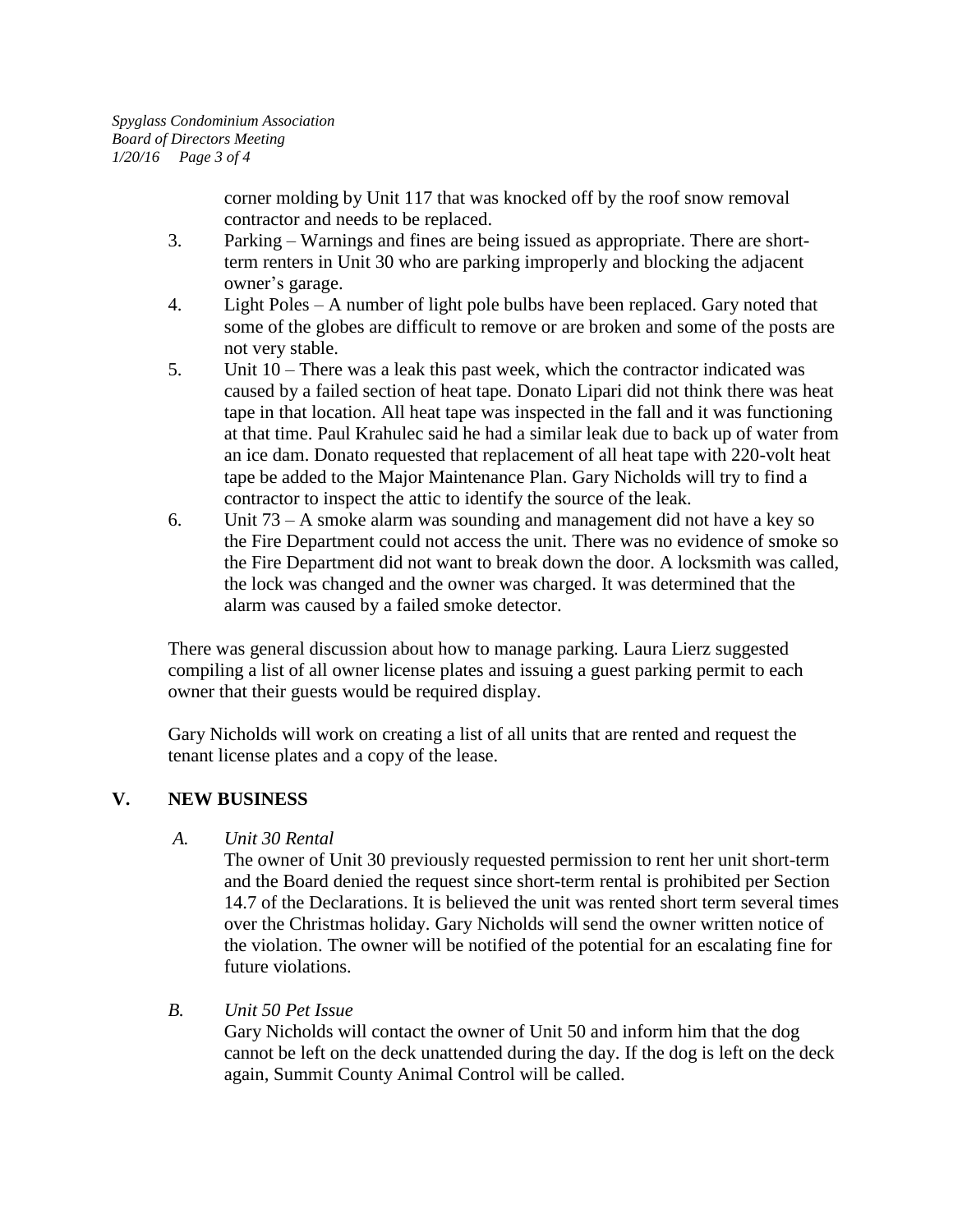*Spyglass Condominium Association Board of Directors Meeting 1/20/16 Page 4 of 4*

#### *C. Wildernest Property Management*

Gary Nicholds was asked to contact Wildernest about a light post at Treehouse that was hit and is now directing light into Paul Krahulec's backyard.

#### **VI. SET NEXT MEETING DATE**

The next regular Board Meeting will be held on April 20, 2016 at 5:30 p.m.

#### **VII. ADJOURNMENT**

Molly Tompkins made a motion to adjourn at 7:08 p.m. Donato Lipari seconded and the motion carried.

Board Member Signature

Approved By: \_\_\_\_\_\_\_\_\_\_\_\_\_\_\_\_\_\_\_\_\_\_\_\_\_\_\_\_\_\_\_\_\_ Date: \_\_\_\_\_\_\_\_\_\_\_\_\_\_\_\_\_\_\_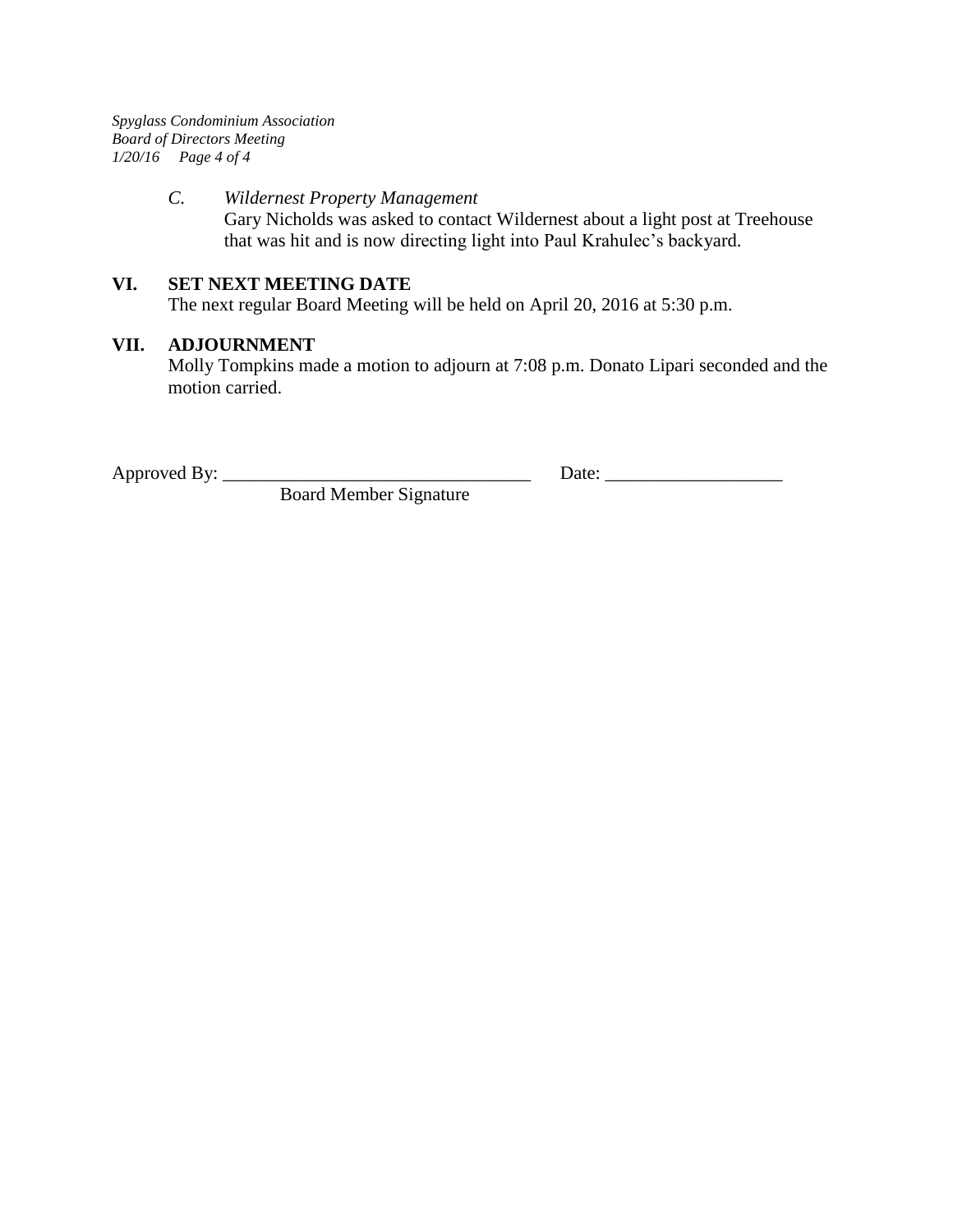# **SPYGLASS CONDOMINIUM ASSOCIATION BOARD OF DIRECTORS MEETING APRIL 20, 2016**

# **I. CALL MEETING TO ORDER**

The Spyglass Condominium Association Board of Directors Meeting was called to order at 5:35 p.m.

Board Members Present Were: Donato Lipari, #8 Molly Tompkins, #12 Jason Randall, #115

Representing Basic Property Management were Gary Nicholds and Eric Nicholds. Erika Krainz of Summit Management Resources was recording secretary

# **II. APPROVAL OF PREVIOUS MEETING MINUTES**

Donato Lipari requested consolidation of the Work in Progress list so all issues for each unit are grouped together and accuracy for the Parking Log.

Donato Lipari made a motion to approve the January 20, 2016 Board Meeting as presented. Molly Tompkins seconded and the motion carried.

# **III. FINANCIAL REPORT**

*A. Balance Sheet & Operating Profit & Loss Statement* The financial reports were not provided but were not reviewed in detail.

# *B. Delinquencies.*

The Board reviewed the delinquency list.

- 1. The last owner on the list is two months behind in dues and has not paid the Special Assessment.
- 2. There are two other owners who have not paid the Special Assessment.
- 3. The fifth owner on the Special Assessment delinquency list has filed for Chapter 7 bankruptcy. The attorney provided a summary of the next steps to be taken depending on if the bankruptcy is dismissed or if it proceeds. The unit is for sale and the owners hope to sell before August. The Association will be able to collect on the super lien.

Gary Nicholds will check the email addresses for these owners and follow up with a phone call next week and send a letter by regular mail. He will send another letter by certified mail if it is not possible to reach the owners by any other means.

Donato Lipari made a motion to accept the Financial Report. Jason Randall seconded and the motion carried.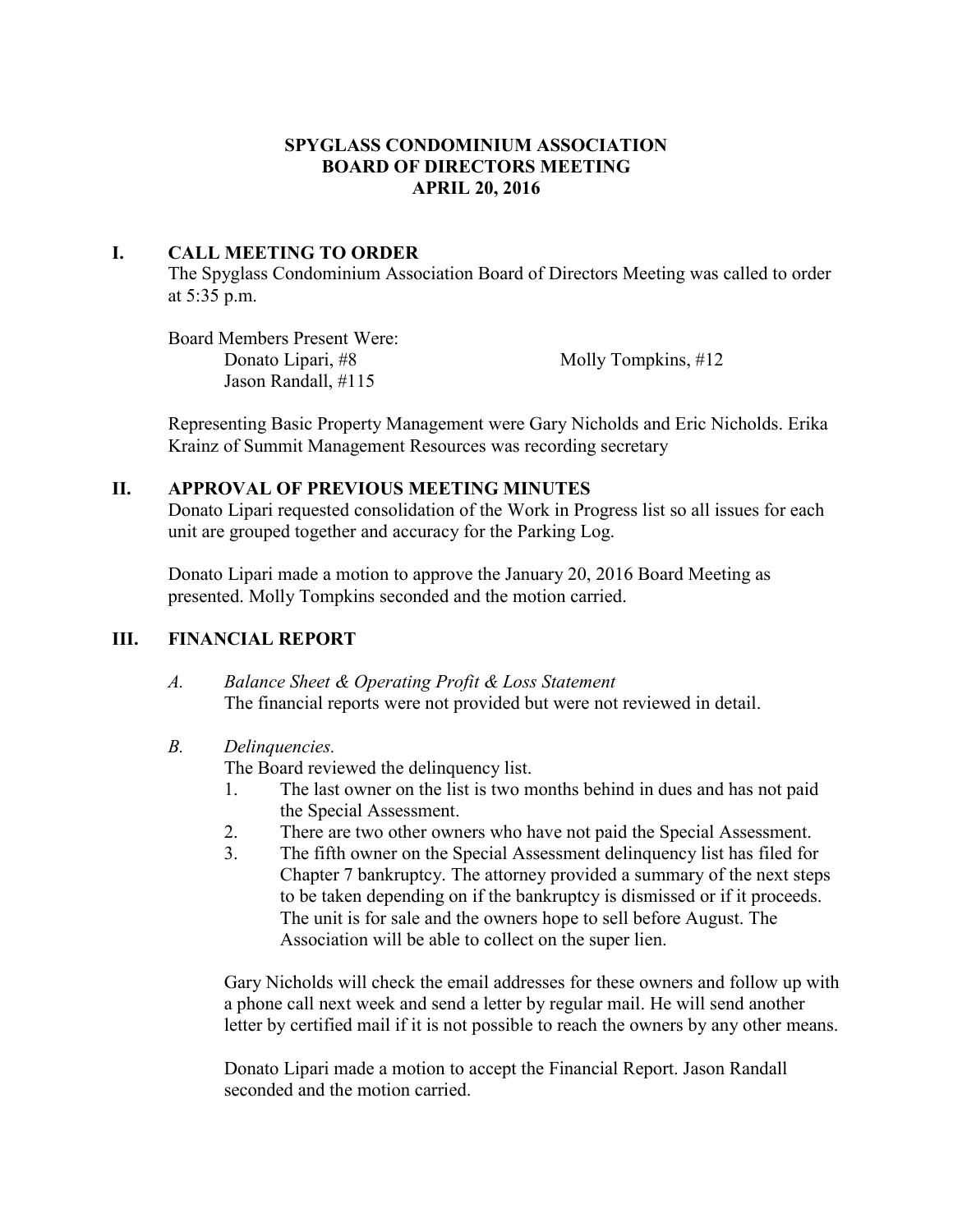*Spyglass Condominium Association Board of Directors Meeting 4/20/16 Page 2 of 4*

# **IV. PROPERTY MANAGER REPORT**

Gary Nicholds provided a written report of projects. He reviewed the following:

- 1. The owner of Unit 77 reported a roof leak in the garage. The ceiling is not wet and it appears the stain is from an old leak. It will be repaired in the spring. Donato Lipari recommended Brad Smith of Smith Roofing as an alternative to Turner Morris.
- 2. A leak in Unit 117 reoccurred. The owner believes it is due to lack of bichathane and flashing on the wall. Some siding will be removed to determine if there is work that needs to be done to prevent reoccurrence. The owner was told the work will be done in May after the snow melts.
- 3. A contractor was supposed to run heat tape between the roofs of Units 115 and 117 but did not finish the job. Gary Nicholds will contact an electrician and ask him to talk to Donato Lipari about what needs to be done.

# **V. OLD BUSINESS**

*A. Parking Patrols*

Gary Nicholds and Larry Oakley, the Property Manager for Prospector Village, are doing regular patrols and putting notices on cars without parking passes.

*B. Unit 83 Leak*

There were two leaks in Unit 83. The owner has repaired one of them. The second damaged the living room ceiling and was caused by faulty flashing around a vent pipe. The flashing has been repaired and the sheetrock will be repaired next month.

*C. Unit 10*

The repairs have been completed and there have not been any new reports of moisture or leaks.

*D. Parking Log*

Gary Nicholds explained the system for logging vehicles. He was asked to provide the log for Board review at each meeting. Donato Lipari requested consistency and compliance with fining and towing based on the existing Association Parking Policy.

*E. Unit 40*

The garage roof drain pipe was frozen and it was determined that it was not a GFI problem. The heat tape may not be operating properly and may need to be replaced.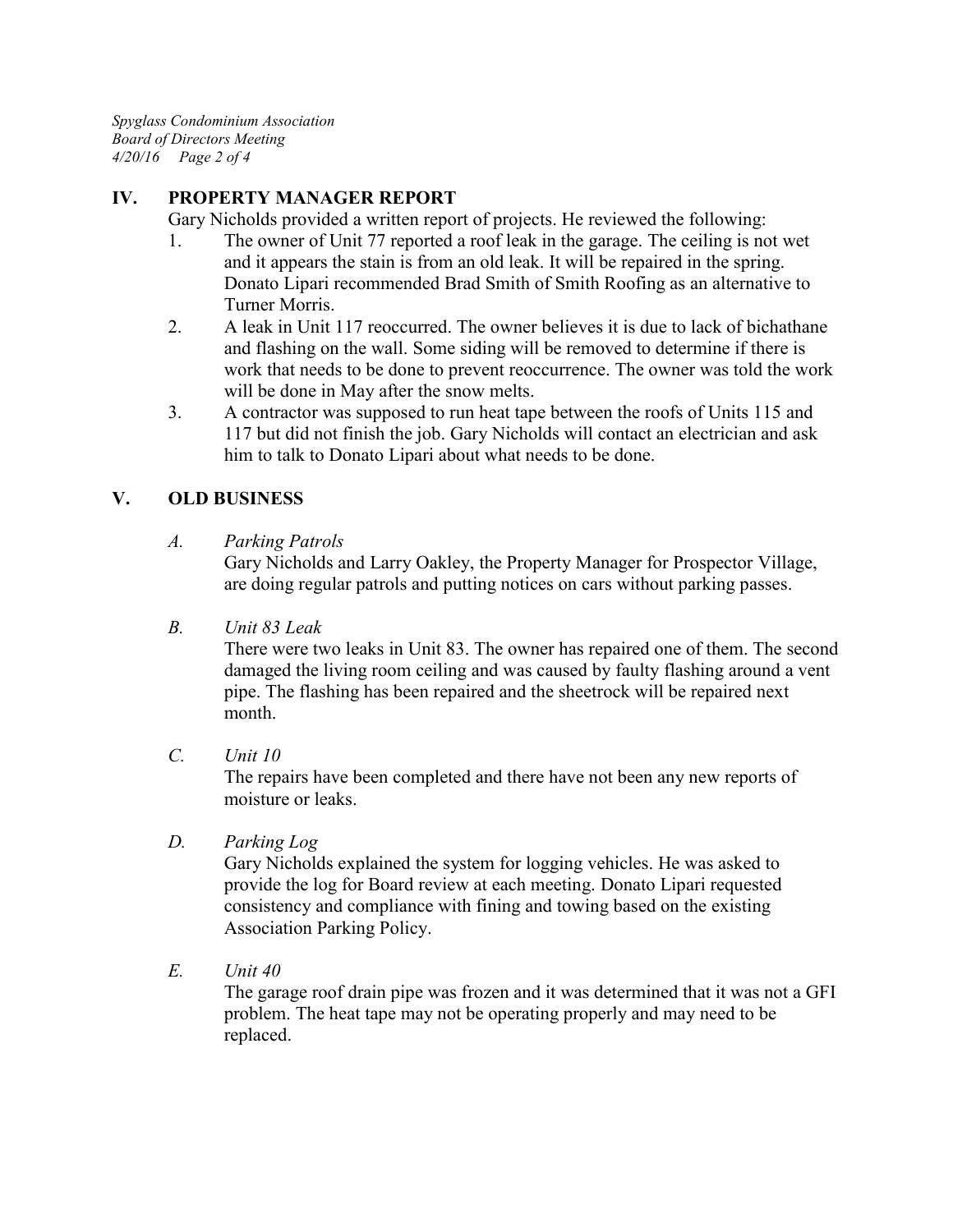*Spyglass Condominium Association Board of Directors Meeting 4/20/16 Page 3 of 4*

#### *F. Owner Directory*

Fourteen owners granted permission to share their contact information and 14 declined. An updated directory will be created by the end of the month based on the responses, sent to all owners and posted on the website.

*G. Website Hyperlink* Gary Nicholds will have Richard Garcia add the missing colon to the website URL.

#### *H. Unit 90 Garage Slab*

Filler will be added between the asphalt and concrete to prevent water penetration under the garage floor. Gary Nicholds will add this item to the Work in Progress List.

*I. Tenant in Unit 6*

Based on the noxious odor seeping into his unit, Donato Lipari believes the tenant in Unit 6 is growing marijuana. He emailed a cease and desist request to the unit owner on March 29<sup>th</sup> and to the tenant on April 14<sup>th</sup>. He will forward the emails to management for the owner file.

#### *J. Lodgepole Circle Snow Storage and Water Leak*

Gary Nicholds received a complaint about the location of snow storage. A resident on Lodgepole Circle claimed a tree was broken and the melting snow caused a leak in their house. Gary checked the snow storage area and does not believe the snow storage was the cause of the leak. Donato Lipari noted that part of the snow storage area is on an easement.

#### *K. Heat Tape Reimbursement*

Paul Krahulec is the only owner who has requested reimbursement for his heat tape electric expense. Gary Nicholds will forward the formula Paul used to calculate the reimbursement to Jason Randall.

*L. Broken Window*

An icicle broke off the eave and cracked an outside pane of glass in the Miller's window. They have requested reimbursement for replacement of the broken glass. The Board agreed this was not an Association responsibility.

*M. Insurance*

Gary Nicholds said the Association could save \$1,125/year by switching from Farmer's to CAI insurance. The CAI policy would include unlimited replacement cost in the event of a fire. He will send the information to the Board for review.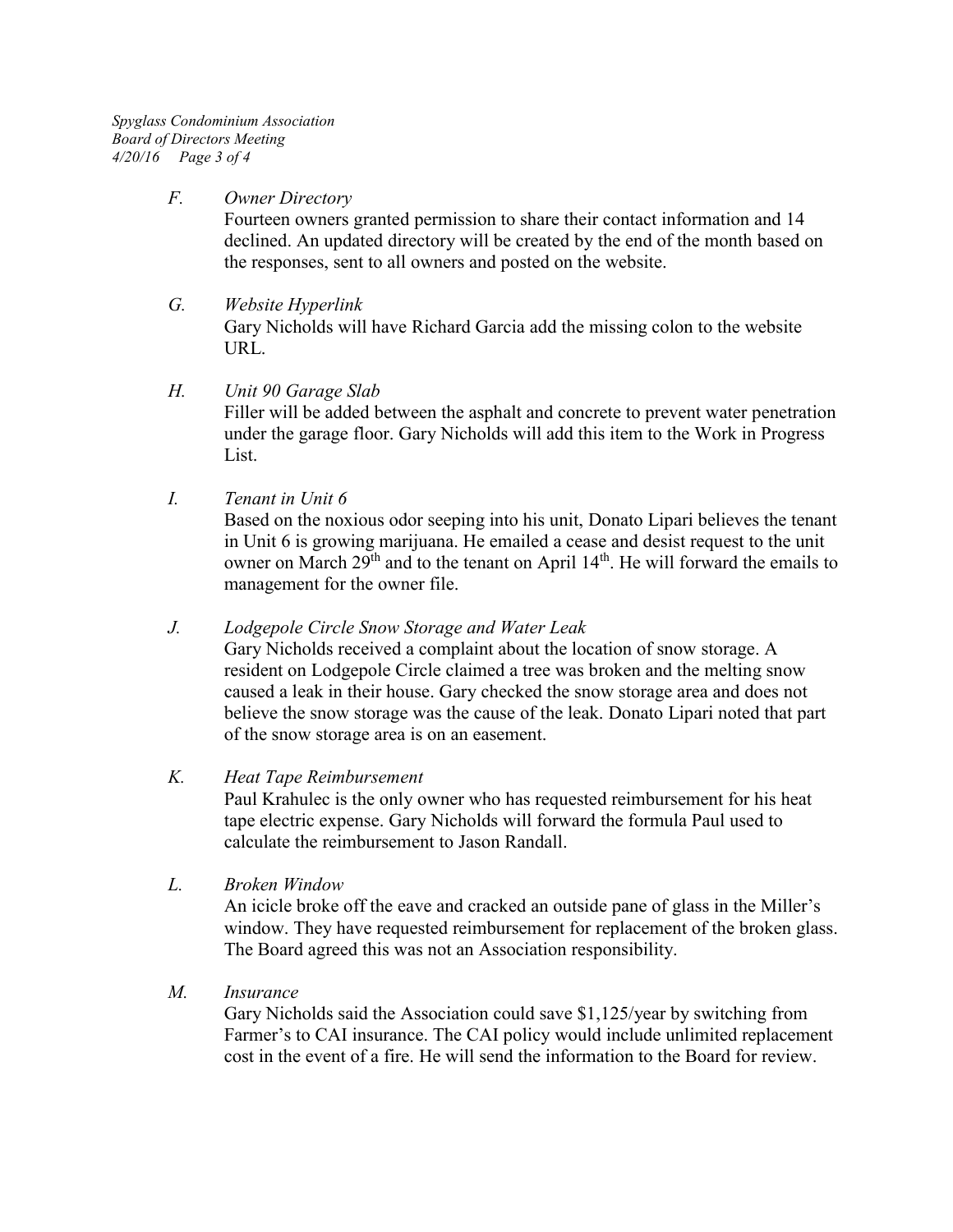*Spyglass Condominium Association Board of Directors Meeting 4/20/16 Page 4 of 4*

#### **VI. NEW BUSINESS**

- *A. Work Day & Garage Sale* The Work Day and Garage Sale dates will be established once it is determined when the County slash pick up will be done.
- *B. Spring Property Tour* The spring property tour was scheduled for Wednesday, May 25, 2016 at 5:00 p.m.

#### **VII. SET NEXT MEETING DATE**

The next Board Meeting will be held on Wednesday, July 20, 2016.

#### **VIII. ADJOURNMENT**

Molly Tompkins made a motion to adjourn at 7:17 p.m. Jason Randall seconded and the motion carried.

Approved By:  $\Box$ 

Board Member Signature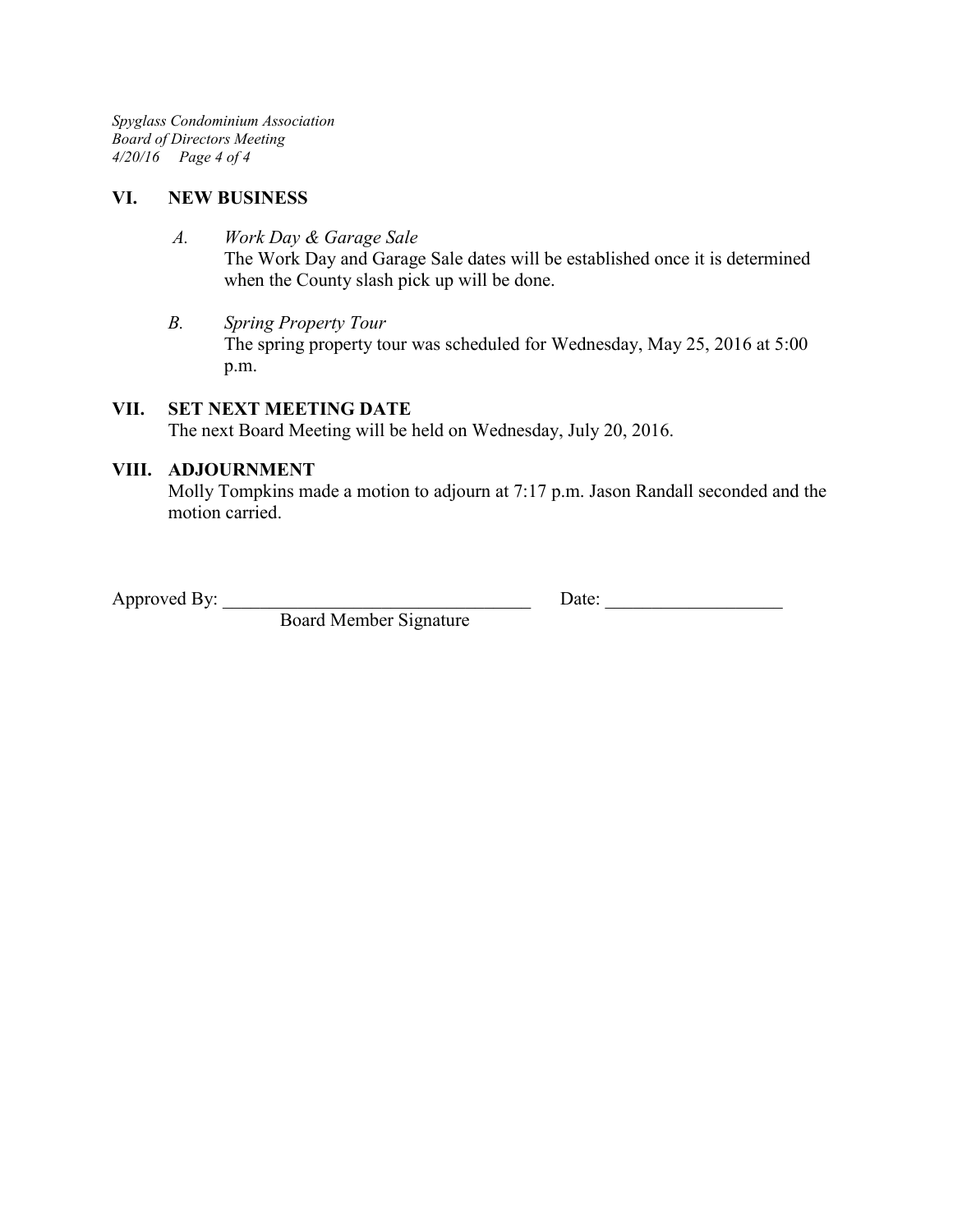# **SPYGLASS CONDOMINIUM ASSOCIATION BOARD OF DIRECTORS MEETING JULY 11, 2016**

# **I. CALL MEETING TO ORDER**

The Spyglass Condominium Association Board of Directors Meeting was called to order at 5:35 p.m.

Board Members Present Were: Molly Tompkins, #12 Laura Lierz, #14 Jason Randall, #115

Representing Basic Property Management were Gary Nicholds and Margarita Sherman. Erika Krainz of Summit Management Resources was recording secretary

#### **II. APPROVAL OF PREVIOUS MEETING MINUTES**

Laura Lierz said the reference to parking passes in Section V should be deleted since parking passes are not issued.

Molly Tompkins made a motion to approve the April 20, 2016 Board Meeting as amended. Jason Randall seconded and the motion carried.

# **III. FINANCIAL REPORT**

#### *A. Balance Sheet & Operating Profit & Loss Statement* Margarita Sherman reviewed the financial report through June 30, 2016

- 1. Operating Cash \$80,300
- 2. Reserve Cash \$224,700
- 3. Total Operating Revenue \$1,008 favorable to budget due to late fees and penalties.
- 3. Total Expenses \$13,189 favorable to budget due to savings in Snow Removal and Insurance savings.
- 4. Net Operating Income \$11,967, which was \$14,196 favorable to budget.
- 5. Total Reserve Revenue \$1,883 unfavorable to budget due to timing of Resale Revenue Contribution.
- 6. Net Reserve Income \$38,190.
- *B. Delinquencies.*

Margarita Sherman reviewed the delinquency list.

1. The last owners on the list have filed for bankruptcy. There is a lien on the property and the owners have a personal obligation for that amount. Margarita will ask the attorney to provide the amount of the lien. The Association might end up writing off some of the late fees. Margarita was asked to create a timeline of all events. Once the letter is sent to the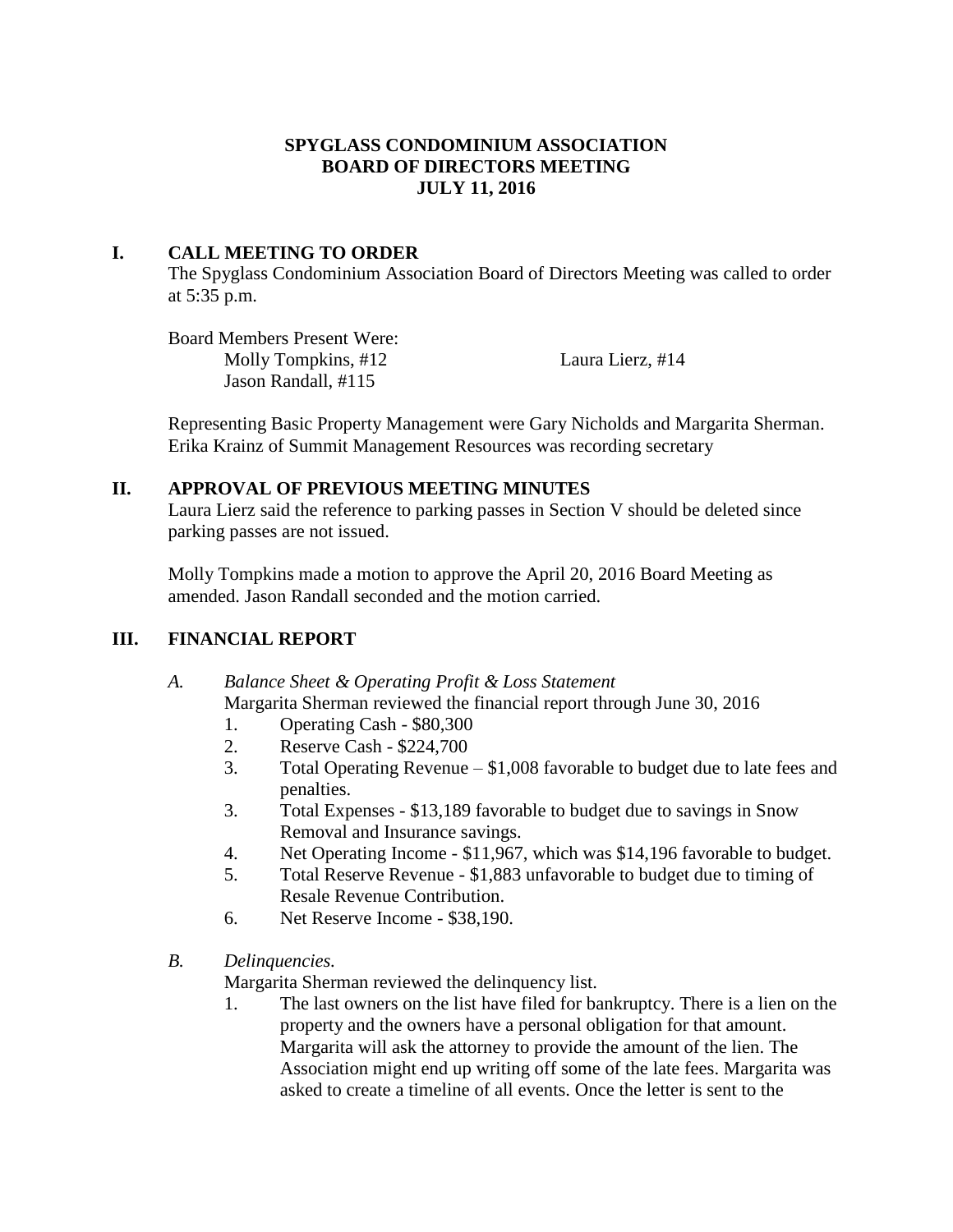owners by the attorney notifying them of the personal obligation, the owners will have 30 days to respond. If there is no response, the attorney will proceed with foreclosure. Gary Nicholds was directed not to provide any services to the owners of this unit.

2. The second to last owner on the list is on a payment plan and has paid two installments. He hopes to be paid in full by the end of August. Gary Nicholds will ask the owner to sign the email that lays out the payment plan and forward a copy to the Board.

Jason Randall made a motion to accept the Financial Report. Laura Lierz seconded and the motion carried.

Margarita Sherman will prepare a preliminary budget for Board review by the end of July. Questions should be sent to Margarita by August 10, 2016, as she will be going out of town on August 14, 2016.

# **IV. MANAGEMENT REPORT**

Gary Nicholds reviewed the following:

- 1. Unit 90 Garage/Driveway The owner of Unit 90 notified Gary Nicholds of settling between the cement garage floor and the driveway asphalt. A crack formed and the owner is concerned about the concrete floor substrata washing out. Gary will contact A-Peak Asphalt about filling the gap and creating a ramp. This same type of work is being done at another property at a cost of \$450/garage. Gary will find out when A-Peak plans to be on property so the Board can inspect the unit first. Molly Tompkins requested a written bid.
- 2. Flat Roof Painting (10/16/64) This project was completed last Thursday. The paint color was approved by Shelly at Buffalo Mountain Metro District.
- 3. Landscaping A few Aspen trees were knocked down over the winter. Six new trees have been planted to replace them. The total cost was about \$200. Gary approached the snow removal contractor about paying for it but he refused because the trees were not marked or staked. Gary will meet with Josh and the plow contractor to walk the property before winter starts.
- 4. Heat Tape Unit 117 The contractor has been very busy but will get this project completed before the winter. Gary spoke to Brad Smith of Smith Roofing last week. He plans to have someone on site by the end of the month. They will remove some siding and shingles to locate the source of the leak. The ice and water shield may need to be extended up the side of the building.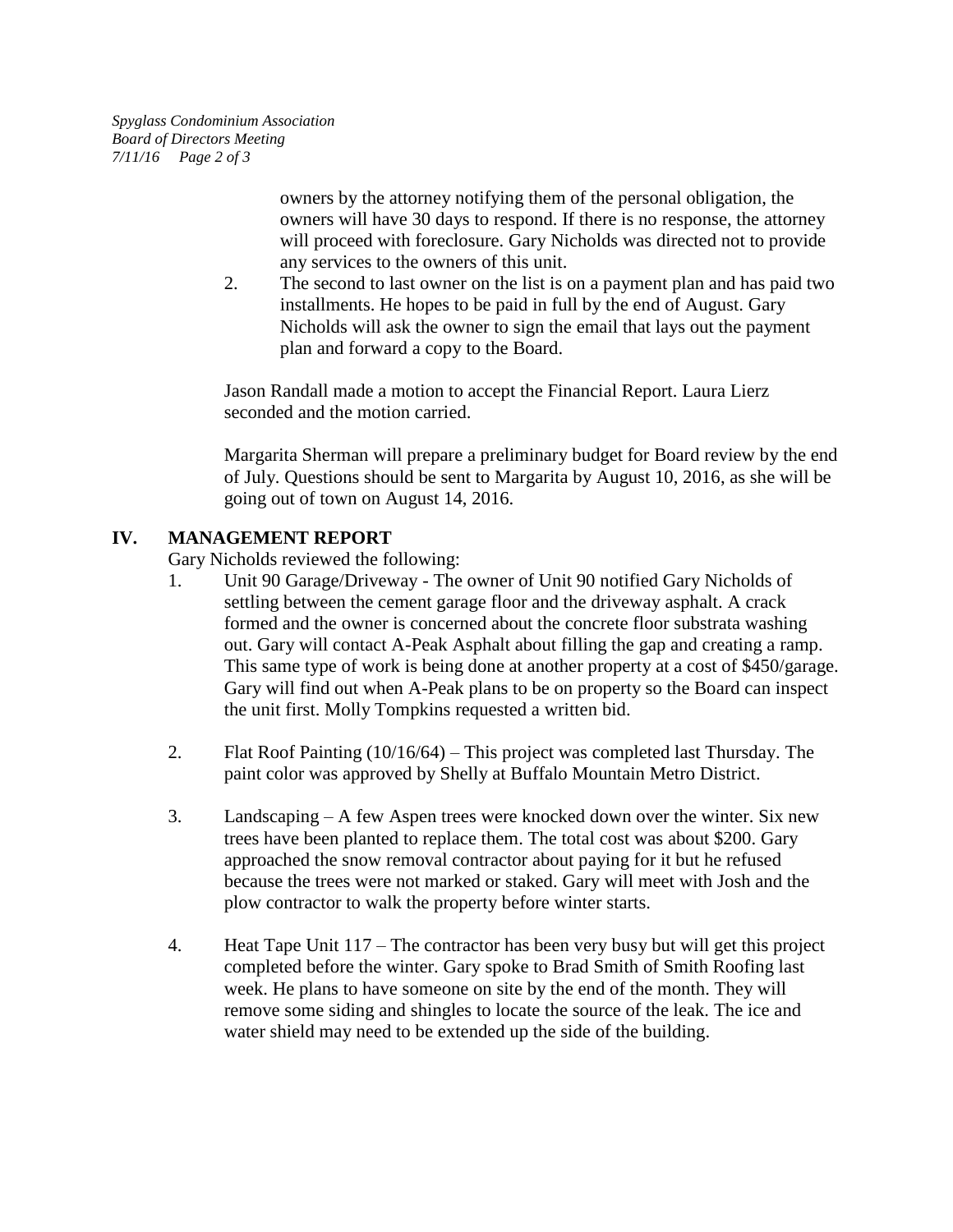*Spyglass Condominium Association Board of Directors Meeting 7/11/16 Page 3 of 3*

#### **V. OLD BUSINESS**

#### *A. Clean Up Day*

Molly Tomkins volunteered to coordinate an Owner Work Day before the next slash pickup August 29 – September 2. The Board agreed to hold it on Saturday, August 27, 2016 starting at 9:00 a.m. Owners who do not participate will not be charged. Molly Tomkins will draft a notification flyer and forward it to Gary Nicholds for distribution to the owners.

#### *B. Property Tour List*

The list of items identified during the May property tour was reviewed. The only item that has not yet been completed is contacting A-Peak about patching the asphalt by Unit 20.

#### **VI. NEW BUSINESS**

There was no New Business.

#### **VII. SET NEXT MEETING DATE**

The next Board Meeting will be held on Wednesday, August 31, 2016. The Annual Meeting will be October 8, 2016.

#### **VIII. ADJOURNMENT**

Molly Tomkins made a motion to adjourn at 6:49 p.m. Jason Randall seconded and the motion carried.

Approved By: \_\_\_\_\_\_\_\_\_\_\_\_\_\_\_\_\_\_\_\_\_\_\_\_\_\_\_\_\_\_\_\_\_ Date: \_\_\_\_\_\_\_\_\_\_\_\_\_\_\_\_\_\_\_

Board Member Signature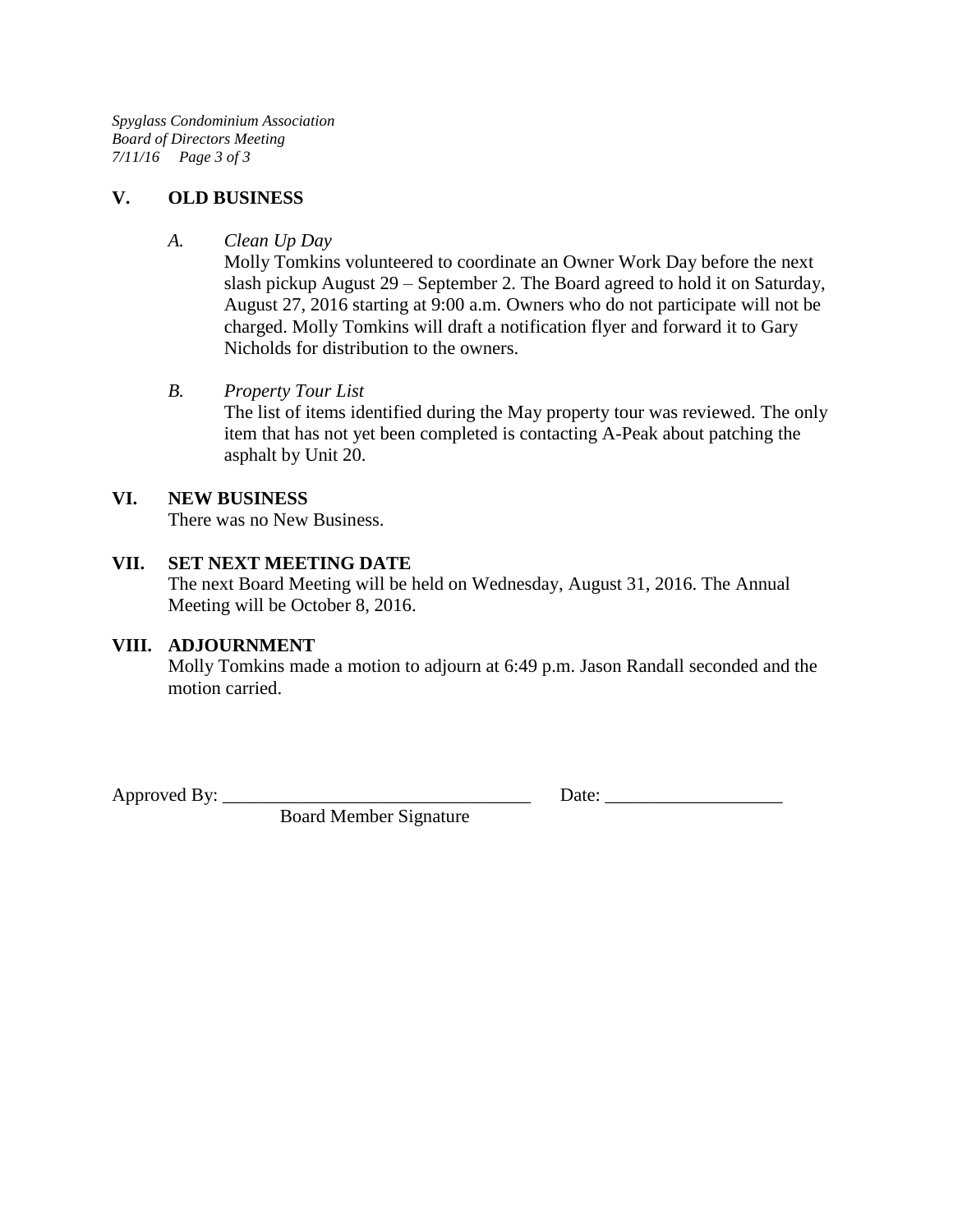# **SPYGLASS CONDOMINIUM ASSOCIATION BOARD OF DIRECTORS MEETING AUGUST 31, 2016**

#### **I. CALL MEETING TO ORDER**

The Spyglass Condominium Association Board of Directors Meeting was called to order at 5:36 p.m.

Board Members Present Were: Donato Lipari, #8 Molly Tompkins, #12 Laura Lierz, #14 Jason Randall, #115

Representing Basic Property Management were Gary Nicholds and Eric Nicholds. Erika Krainz of Summit Management Resources transcribed the minutes from recording.

# **II. APPROVAL OF PREVIOUS MEETING MINUTES**

Molly Tompkins made a motion to approve the July 11, 2016 Board Meeting as presented. Jason Randall seconded and the motion carried.

# **III. FINANCIAL REPORT**

*A. Delinquencies*

Gary Nicholds reviewed the delinquency list.

- 1. Owner #20 The owner paid all dues through the end of August and the roof assessment and is now caught up.
- 2. Owner #25 The attorney indicated that the unit is under contract. Donato Lipari said it was his expectation that the Association would be paid the amount of the super lien, all past fines, attorney fees and dues since the approval of the bankruptcy at closing. Gary Nicholds will confirm this with the attorney. Jason Randall said the window should be fixed within one month of closing and this should be communicated to the new owners. Laura Lierz commented that the attorney did not seem to be communicating well. Gary will ask the attorney if the bank or the Association will take ownership of the unit if the deal falls through and will try to determine how much equity the owners have in the unit. The unit was listed for around \$327,000. If there are two mortgages on the unit, the Association is probably third in line. Gary will ask the attorney how much as been paid in legal fees to date and what the total potential liability is.

# *B. Operating Profit & Loss Statement*

Gary Nicholds reviewed the financial report through July 31, 2016

- 1. Total Operating Revenue \$1,145 favorable to budget.
- 2. Total Expenses \$12,875 favorable to budget.
- 3. Net Income \$36,026 favorable to budget.

Outstanding expenses include  $$4,000$  for the roof work and  $$1,500 - 2,000$  for asphalt work.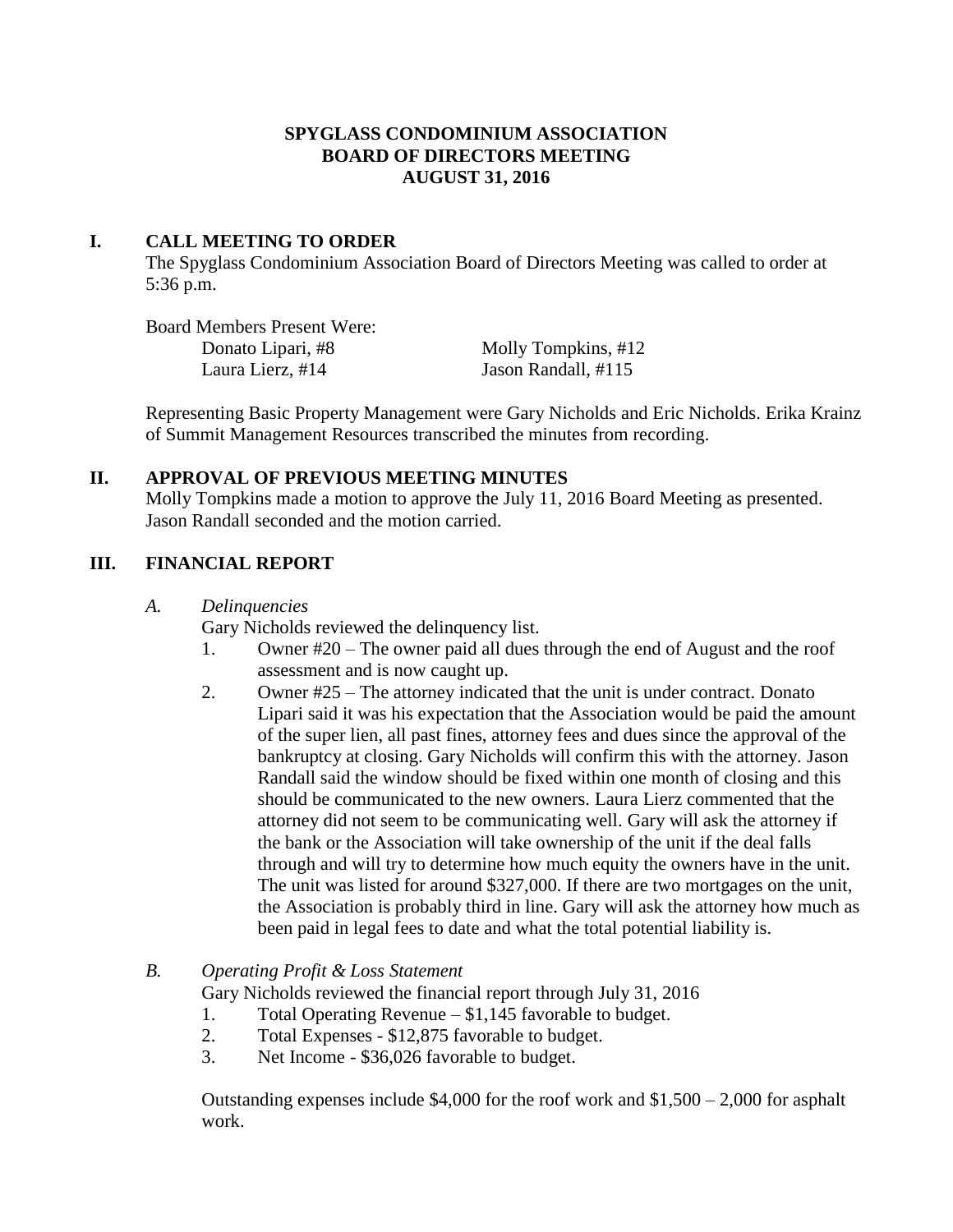Molly Tompkins made a motion to accept the Financial Report. Donato Lipari seconded and the motion carried.

*C. 2017 Budget*

The budget as drafted included no increase to dues. Snow shoveling is going up from \$27.50/hour to \$30/hour and this 9% increase will be included in the new budget. Gary Nicholds will be meeting with RKR next week. They do not anticipate any rate increase. Donato Lipari requested that the 2015 comparison column be revised to include the budget and actual costs for the entire year.

The Board agreed to increase the dues by \$7/unit/month (2.6%) to \$275 in order to build the Reserve balance. This will provide \$5,500 of additional revenue. Gary Nicholds will ask Margarita Sherman to include this increase in the next draft of the budget. Gary agreed not to increase the management fee.

The Reserve schedule includes \$160,000 in 2017 for an asphalt overlay but it might not be necessary to incur this expense. The Board agreed to move this expense forward to 2018 since the asphalt was crack sealed and overlaid last year. Other expenses on the schedule for 2017 include \$7,500 for Other Major Building Maintenance, \$6,000 for Garage Doors and \$13,630 for Garage Concrete. Gary Nicholds will try to locate details for the concrete expense.

Gary Nicholds will provided an updated draft that includes the \$7/unit/month and snow shoveling increases by Tuesday afternoon or Wednesday morning and the Board will meet on Thursday to approve it.

# **IV. MANAGEMENT REPORT**

Gary Nicholds reviewed the following:

- 1. Snow Removal Gary Nicholds will be meeting with RKR next week to discuss plowing for the upcoming winter.
- 2. Unit 83 Status This agenda item was discussed earlier.
- 3. Berg/Huron Garage Status Unit 90 Gary Nicholds walked the property with Bruce Yankee of A-Peak Asphalt. He did not think adding a wedge was necessary. The owner was concerned about water penetrating under the slab. Gary will schedule a time with the owner to access the garage and check the integrity of the slab inside the garage with a hammer.
- 4. Parking Log/Violations Gary Nicholds provided a written report. The main issue has been determining the ownership of the cars he is ticketing.
- 5. A-Peak Asphalt Driveway The Board authorized Gary Nicholds to have A-Peak make repairs to the areas that have been marked at a cost of  $$1,500 - 2,000$ . Gary will confirm that there will be patching by the ends of the boardwalk as needed.
- 6. Roofing 117 The roof repairs started today and should be completed by Friday, weather permitting. The ledger board will be repaired on 119. Jason Randall mentioned that his ledger board was also damaged.